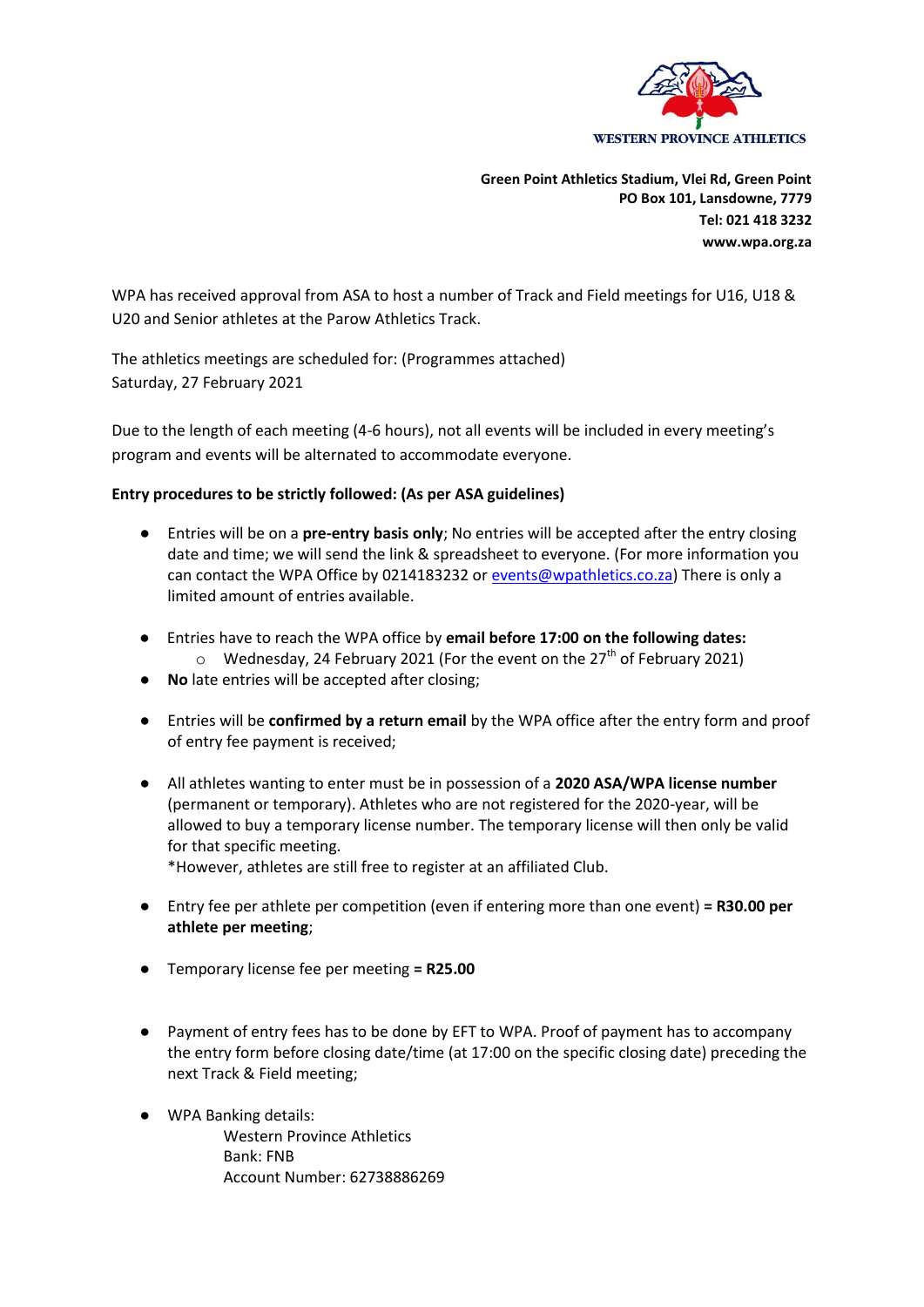

**Green Point Athletics Stadium, Vlei Rd, Green Point PO Box 101, Lansdowne, 7779 Tel: 021 418 3232 www.wpa.org.za**

Branch Code: 260209

- $\circ$  Ref: Name, surname and club/school of athlete and date of meeting; (e.g. Athlete;  $Club - 20$  Feb)
- On the day of competition, only pre-entered and confirmed athletes will be allowed to enter the stadium – start/entry lists with all accepted names together with ASA/WPA license numbers will be checked at the athletes entrance gate. NO athlete allowed to enter the stadium if not pre-entered and accepted as per prescription. Athletes that require a temporary license will receive it at the gate.
- A Maximum of 250 persons allowed within the stadium at any time and all Covid protocols always to be followed.
- WPA reserves all rights with regards to acceptance of any entrees.
- WA/ASA rules will be followed.

## **Covid-19 protocol:**

Due to the current situation of the Covid-19 pandemic, strict operating procedures will be followed by WPA before and during the scheduled meetings as prescribed by government regulations and ASA.

Procedures are:

- **Stadium:**  $-$  The stadium will be closed for a period of 24 hours before the start of any meeting. This means that the stadium will not be available for any training 24hours until the meeting. This will allow the stadium staff to clean and sanitize the inside of the stadium and buildings (bathrooms, etc). Alternative arrangements for athletes training at Parow athletics Track can be made to train at a different facility through the WPA office.
- **Masks: -** Masks must be worn by everybody when entering the stadium and during the entire stay inside the stadium except when athletes are warming up or competing and social distancing must be followed at all times.
- **Sanitizing: –** A sanitizing station will be available at the entrance so everybody can sanitize their hands; all event stations will also have sanitizer.
- **Temperature screening: -** The temperature of everybody entering the stadium will be screened at the entrance. A person with a temperature reading of above 38 will not be allowed;
- **Health questionnaire**: A health questionnaire will be available at the gate for everybody to complete; but will also send out to everyone to complete before coming to the event.
- **Athletes: -** Athletes will be allowed to remove their masks during their warm-up routine and